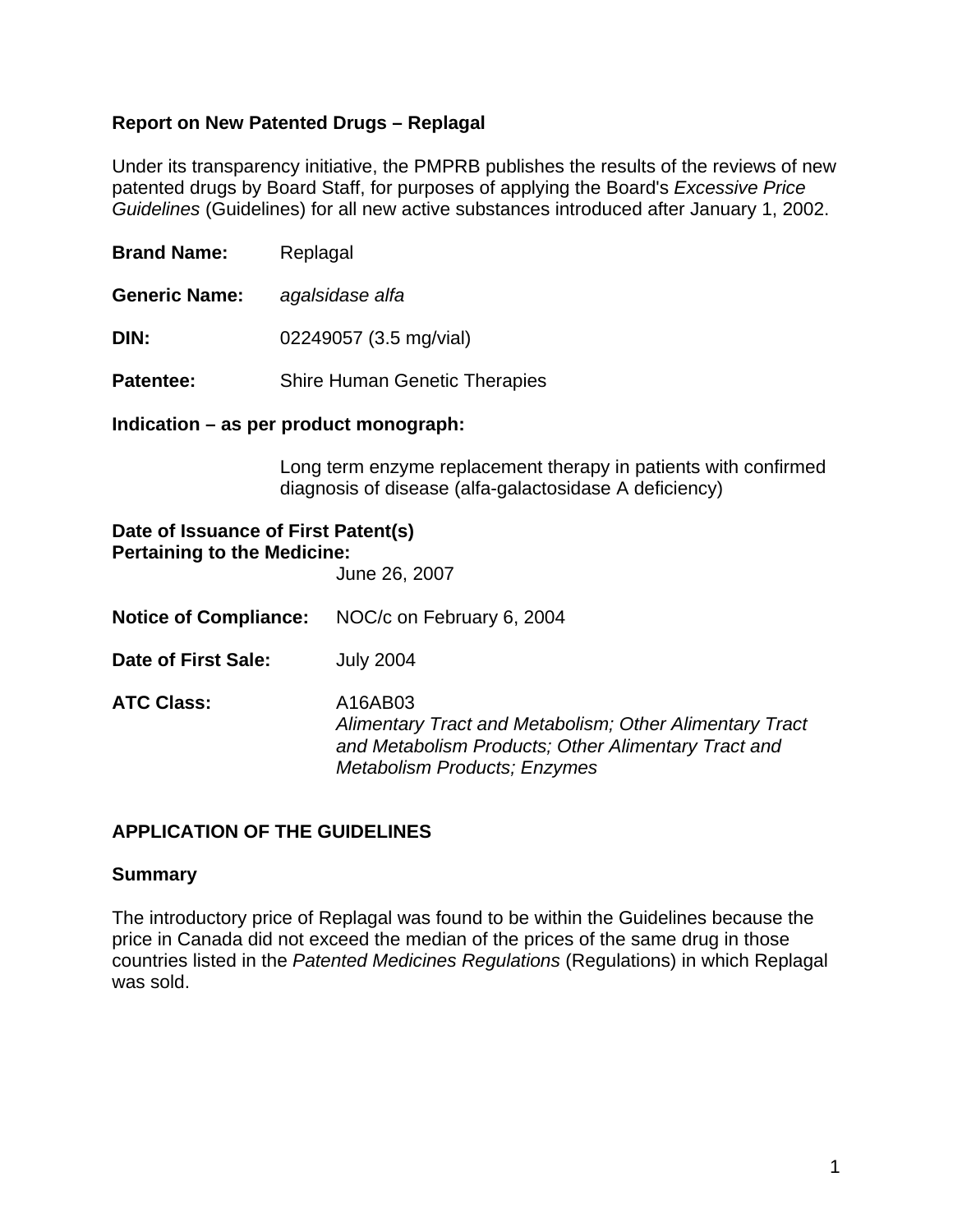### **Scientific Review**

Replagal is a new active substance and the PMPRB's Human Drug Advisory Panel (HDAP) recommended that Replagal be classified as a category 2 new medicine (provides a breakthrough or substantial improvement). It is a breakthrough medicine as it is the first one to be sold in Canada that treats effectively a particular illness or addresses effectively a particular indication, i.e. the management of Fabry disease.

The HDAP did not identify any comparators for the conduct of a Therapeutic Class Comparison (TCC) test.

# **Price Review**

Under the Guidelines, the introductory price of a new category 2 drug product will be presumed to be excessive if it exceeds the price of all of the comparable drug products based in the TCC test, and the median of the international prices identified in an International Price Comparison (IPC) test. See the PMPRB's *Compendium of Guidelines, Policies and Procedures* for a more complete description of the Guidelines.

It was not possible to conduct a TCC test as the HDAP did not identify any comparator drug products. At introduction, the price of Replagal was within the Guidelines as it did not exceed the median of the international prices identified in an IPC test. Replagal was sold in six of the seven countries listed in the Regulations. The table below does not include prices for Canada and some of the countries in which Replagal was sold in the introductory period as there were no publicly available sources for the prices.

| <b>Country</b>        | Price per 3.5 mg/vial     |
|-----------------------|---------------------------|
| Canada                | no public price available |
| France                | \$2,840.4358*             |
| Germany               | \$3,040.0173*             |
| Italy                 | \$2,693.1091*             |
| Sweden                | \$2,820.6223*             |
| Switzerland           | No public price available |
| <b>United Kingdom</b> | no public price available |
| <b>United States</b>  | not sold                  |
|                       |                           |
| <b>Median</b>         | \$2,830.5290              |

# **Introductory Period (July – December 2004)**

\*Derived based on methodology set out in Verification of Foreign Patented Drug Prices (2000), PMPRB Study Series S-0215

**Sources:**

France: Sempex, August 2004 Germany: Rote Liste, July 2004 Italy: L'informatore farmaceutico, September 2004 Sweden: Preslista, September 2004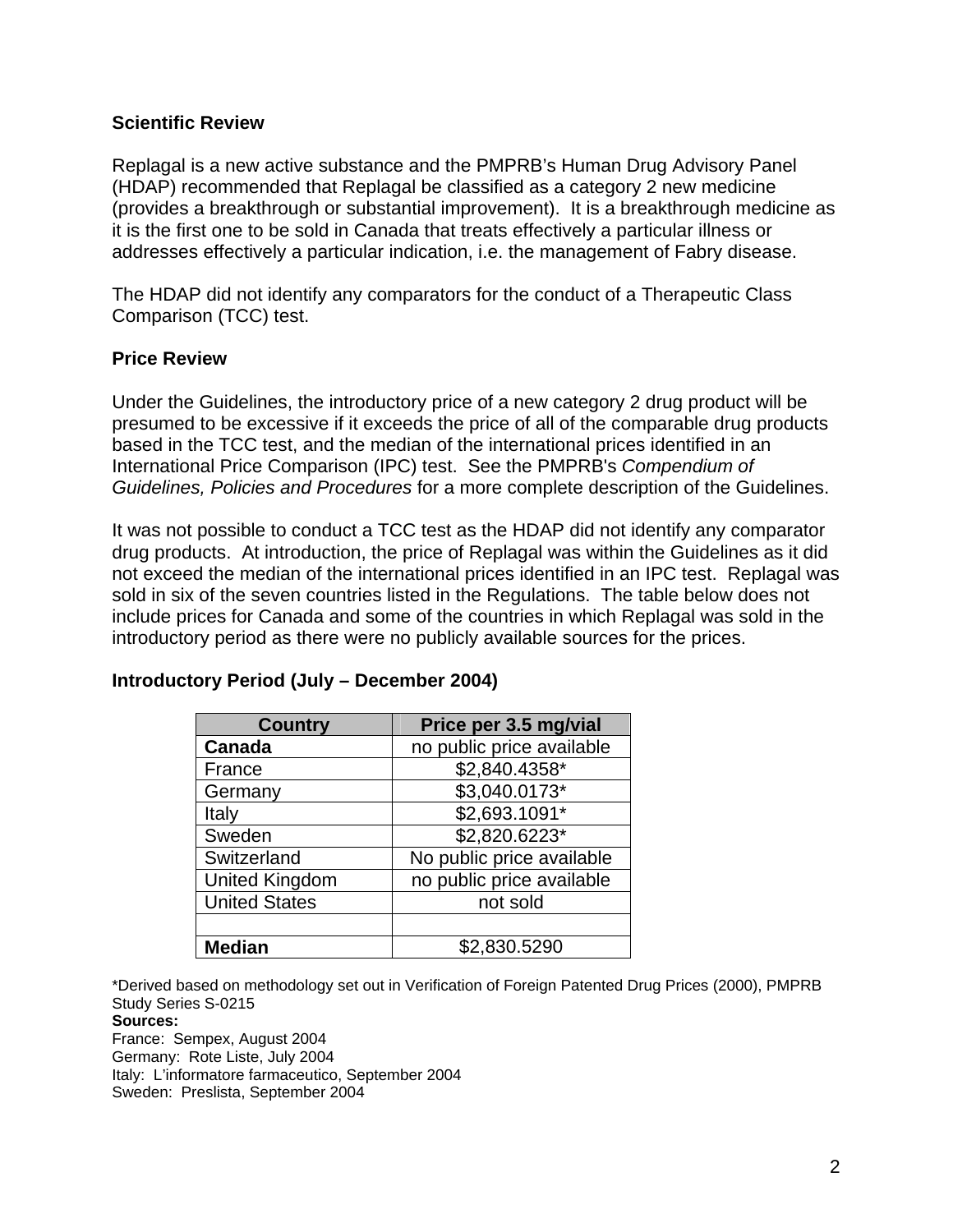*The publication of Summary Reports is part of the PMPRB's commitment to make its price review process more transparent.* 

*Where comparators and dosage regimens are referred to in the Summary Reports, they have been selected by the HDAP for the purpose of carrying out the PMPRB's regulatory mandate, which is to review the prices of patented medicines sold in Canada to ensure that such prices are not excessive.* 

*The PMPRB reserves the right to exclude from the therapeutic class comparison list any drug product if it has reason to believe it is being sold at an excessive price.* 

*In its Summary Reports, the PMPRB will also refer to the publicly available prices of comparators provided such prices are not more than 10% above a non-excessive price in which case no price will be made available. As a result, the publication of these prices is for information purposes only and should not be relied upon as being considered within the Guidelines.* 

*The information contained in the PMPRB's Summary Reports should not be relied upon for any purpose other than stated and is not to be interpreted as an endorsement, recommendation or approval of any drug nor is it intended to be relied upon as a substitute for seeking appropriate advice from a qualified health care practitioner.* 

# **References – Replagal**

- 1. Shiffman et al. Enzyme replacement therapy in Fabry disease: A randomized controlled trial. JAMA 285:2743-2759, 2001.
- 2. Baehner et al. Enzyme replacement therapy in hetero zygous females with Fabre disease: Results of a phase IIIB study. Journal of Inherited Metabolic Disease (Netherlands) 2003, 26(7).
- 3. Weidemann et al. Improvement of cardiac function druging enzyme replacement therapy in patients with Fabry disease: A prospective strain rate imaging study. Circulation 2003:16;108(11):1299-301. (abstract)
- 4. Kampmann et al. Enzyme replacement therapy in Anderson-Fabry cardiomyopathy. (poster)
- 5. TKT. Home infusion with Replagal (agalsidase alfa), TKT Inc. Data on patentee file.
- 6. Dehout et al. Effect of enzyme replacement therapy with agalsidase alfa on glomerular filtration rate in patients with Fabry disease: Preliminary data. Acta.Paediatr. Suppl 443;14-15, 2003.